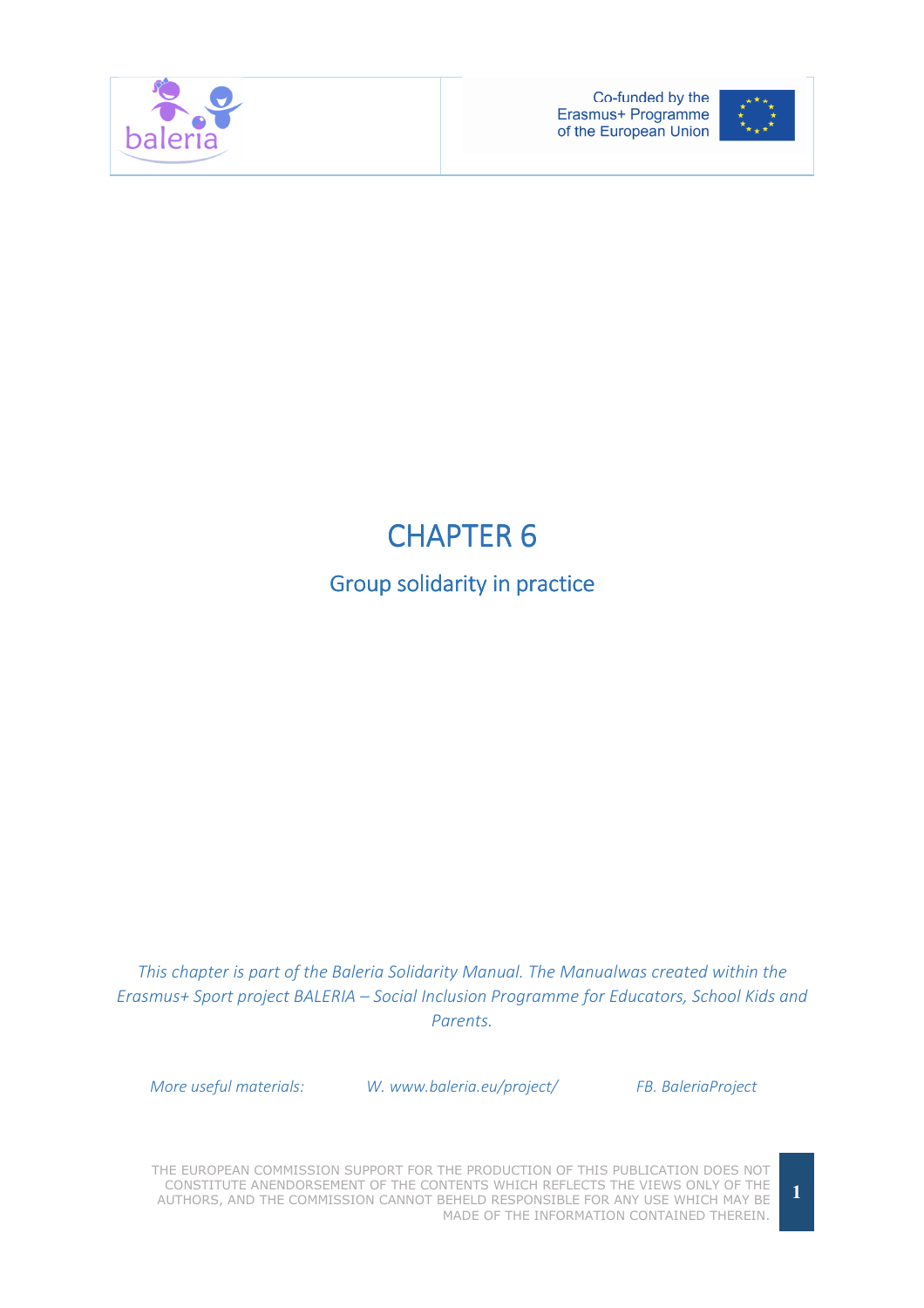



Psychology dictionary1 describes Group Solidarity as »The sense of fellowship and community displayed by members of a collective who are united by shared purposes, responsibilities and interests. IN SHORT, GROUP SOLIDARITY MEANS 'UNITED FOR A CAUSE'«.

GROUP SOLIDARITY is the bonding of group members, through involving them in activities of common interest, for the benefit of a group, or community. Solidarity, in support of projects for the children in risk of poverty, illiteracy, or health issues.

A strong example of group solidarity - recycling as a form of solidarity combined with sustainability is further described in the next chapter, beautifully pointed out here: »At the initiative of the teachers, children and parents of an elementary school work together throughout the school year to reach a shared objective, that of aiding less fortunate children: funds are raised through the sale of hand-made goods, with the participation of everyone, and the products are donated to solidarity projects. For many years now, we have contributed, through donations, to our projects to support the communities in need.«2

Other examples of group solidarity:

l.

#### 6.1. Staff meetings – within the organization

Giving information to staff members for promoting the objectives, explanation of implementation methods, planned activities and financial aspects of the project. Discussion and exchange of opinions.

<sup>1&</sup>lt;br>Psychology Dictionary, N., Pam M.S., May 11, 2013, Link: https://psychologydictionary.org/group-solidarity/

<sup>2</sup> Two examples of solidarity: the messages of the donors to ATS pro Terra Sancta, June 2011, Link: https://www.proterrasancta.org/en/two-examples-of-solidarity-the-messages-of-the-donors-to-ats-pro-terra-sancta/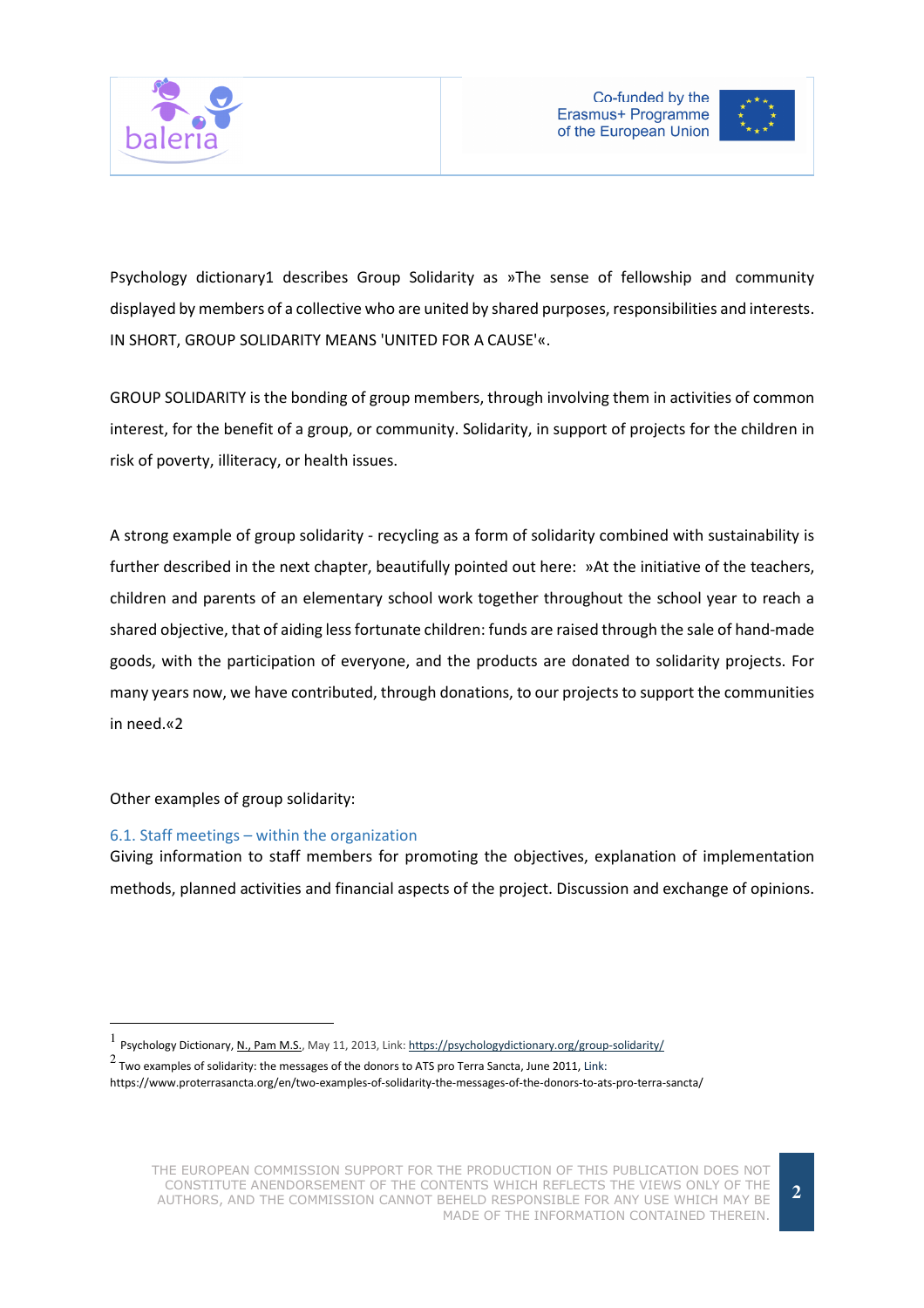



### 6.2. Informative Seminars with teachers and trainers

Goal: to have attendees acquainted with the idea, objectives and planning of the project as well as the methods suggested to put the ideas into practice. Sharing of opinions and pre-prepared material. Participants: groups of school teachers, sports trainers, university students and mixed groups of children and parents.

## 6.3. Inclusive solidarity promoting sportive activities (outdoor and indoors)

Goal: Unite children in teamwork, healthy exercise and fair play promotion.

Participants: school children of different ethnic and social background.

#### Objectives:

- To unite children in teamwork, healthy exercise and fair play promotion.

- To develop sportive skills and discipline.

- To give children the possibility to exercise and enjoy collective games and friendly attitude.

To give teachers, trainers, guest athletes, and the volunteering University students, the possibility to display for the school staff, parents and the general audience the results of their hard non-for profit work with the children..

#### Examples:

Training Courses in Inclusive Solidarity in Sports Activities, mainly through improvements and adaptations in curriculum profiles for technicians, directors, employees and parents that can be implemented successfully and with cross-sectional impact, aiming at raising awareness of a more supportive and inclusive sport for all. The training for parents it's actually a good way to promote the solidarity and the pacification in some sports.

Learning visits to institutions (sport university, museum of sports)

Visiting neighbouring schools, playing games and participations.

Meetings, communication and practicing with famous athletes.

Funds are raised through the sale of hand-made goods, with the participation of everyone, and the products are donated to solidarity projects.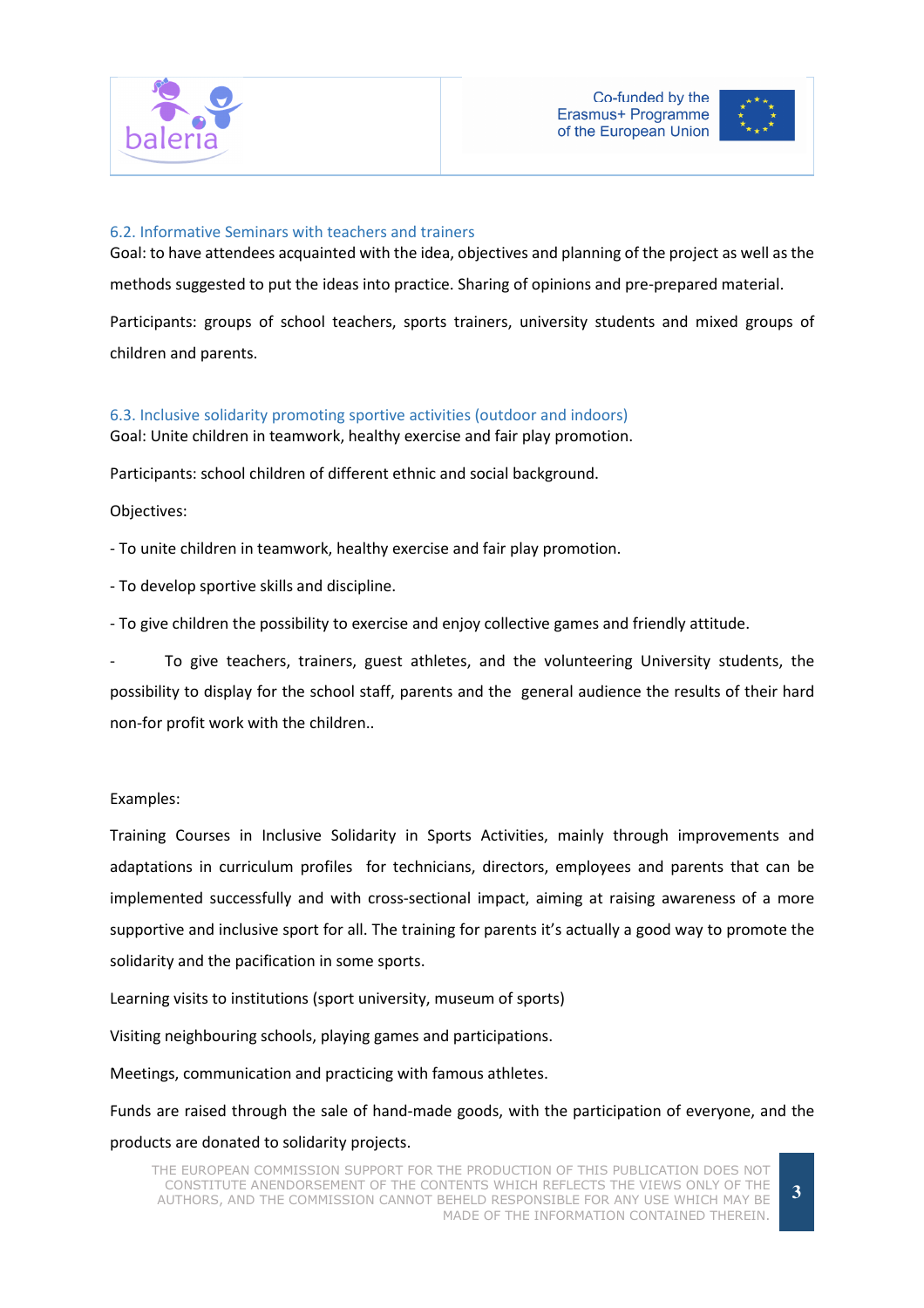



### 6.4. Promoting Solidarity through creative Workshops

Goal: To promote unity between children through involvement in creative and artistic activities.

Participants: groups of schoolchildren, teachers and parents.

#### Examples:

- Collective writing and illustrating a book on the »Friendship« theme. Annex PDF
- Drawing together a big picture illustrating children's view on Solidarity.
- Singing and playing music together.
- Participation in Theatre activities and public celebrations.
- Preparation of treats for parties with parents.
- Making presents (toys) for needy children (Together with parents).
- **Exhibitions of artwork.**
- Photo albums about group work (with the help of teachers)
- Learning visits to Institutions (University and Museum of Sports)
- Meetings and practicing with famous athletes.
- Visiting neighbouring schools, playing games and participating in competitions.
- Collecting and delivering recyclables.

#### 6.5. Taking part in games promoting Solidarity

There shouldn't be an 'I' in a TEAM. Participants in a group need to trust each other and communicate, in order to build effective solutions to the problems facing their communities.

Working on social change is often hard-driven and energy-consuming, thus fun and games can propel social change. Another purpose of games is to get people thinking together, so that everyone in the group has an input and shares ideas. Games are a great way to break up the monotony of a long hour's learning, or a hard day's work. They are also a great way to keep small children busy, and big children happy.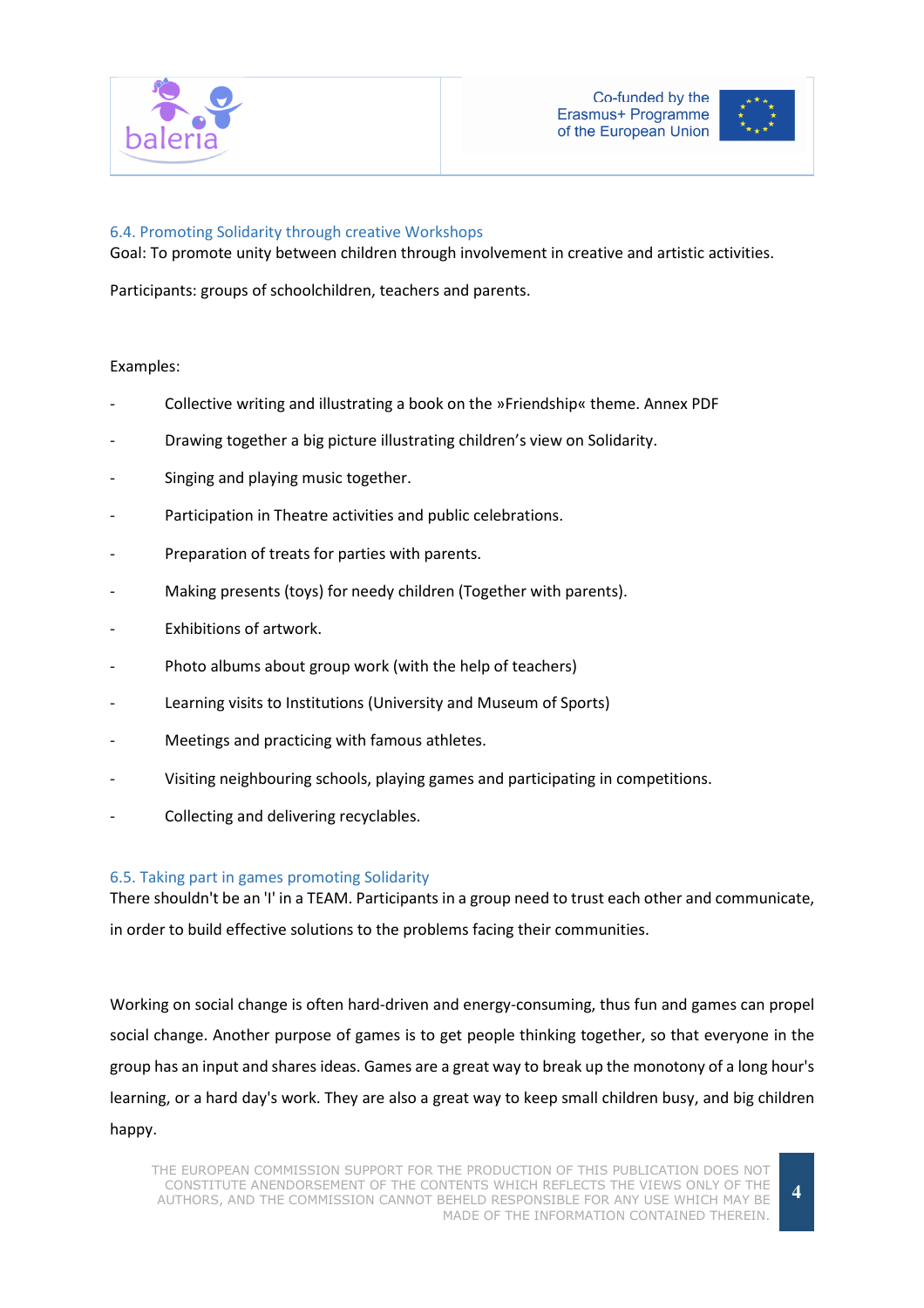



The role of the facilitator is very important and must be intentional and good will prompted. A facilitator has to lead the activities, guide the reflection and be enthusiastic. Enthusiasm is contagious! The facilitator sets the tone for the entire group. Thus the main task of the facilitator is to stay positive and have fun with the activity, the session, and the players. The facilitator shall include participants in creating ground rules or guidelines before beginning the games. A very important one is to participate by choice - when the player wants and let him HAVE FUN!